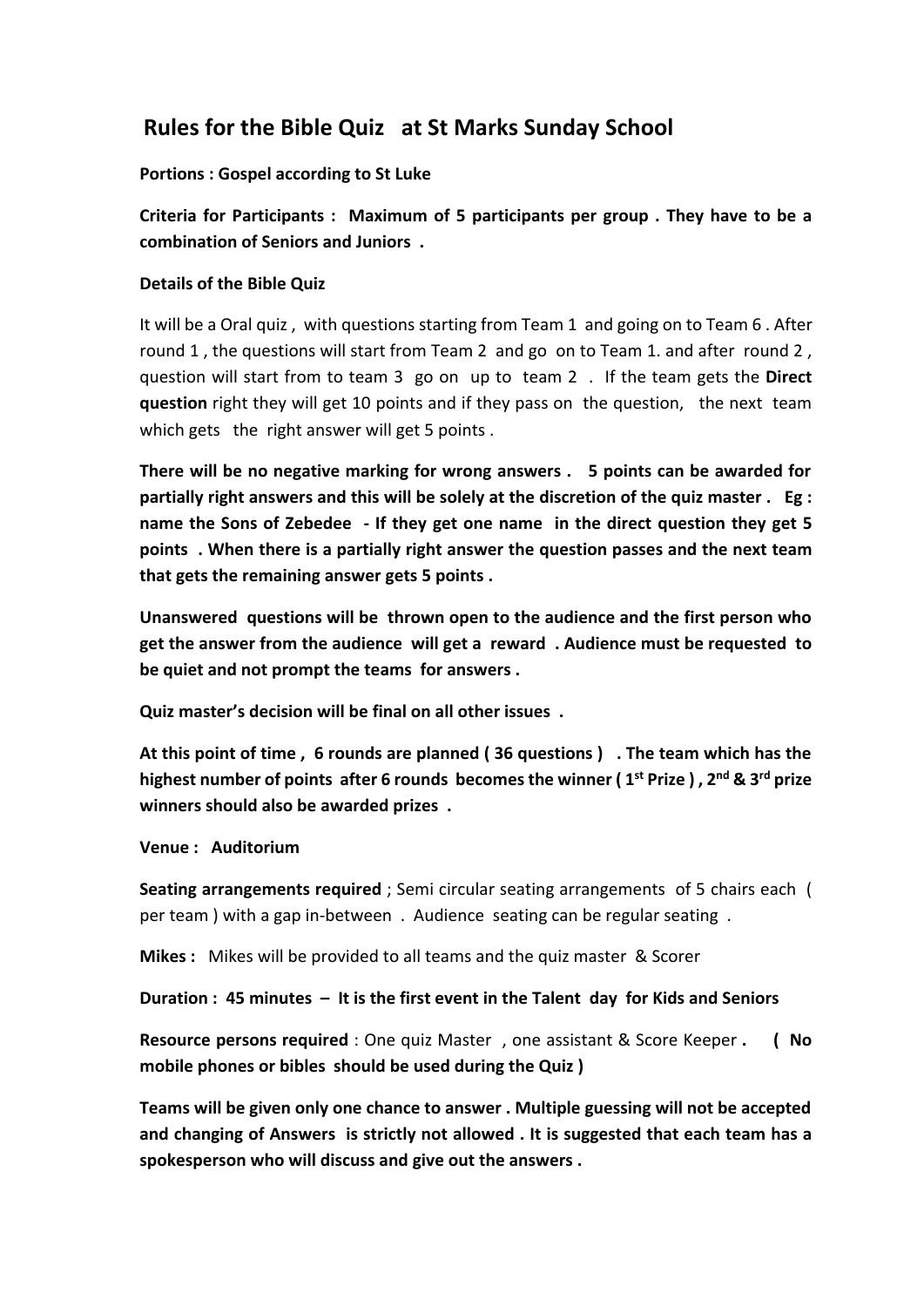## **The Easy Round**

## **(Beginning with Roman Rulers)**

#### **Round 1**

1) How many chapters does the Gospel of Luke have?

Ans : 24

2) According to Luke chapter three, what did John call the multitudes who came to him to be baptized?

Ans : "Brood of vipers."

3) Can you name Zechariah's wife ???

Ans : Elizabeth

5, Who said , Depart from me, for I am a sinful man, O Lord!"

Ans : Simon Peter - Simon or Peter is also acceptable

6. According to Luke chapter two, who was Caesar when Jesus was born? (Luke 2:1)

Ans. Caesar Augustus

### *Extra questions as a safety buffer : To be used only if a question misfires or is convincingly disputed .*

7) What city is called "the city of David" in Luke chapter two? (Luke 2:4) Ans. Bethlehem

8) When Jesus tells the people to go and tell that Fox – Who is Jesus referring to ?

Ans : Herod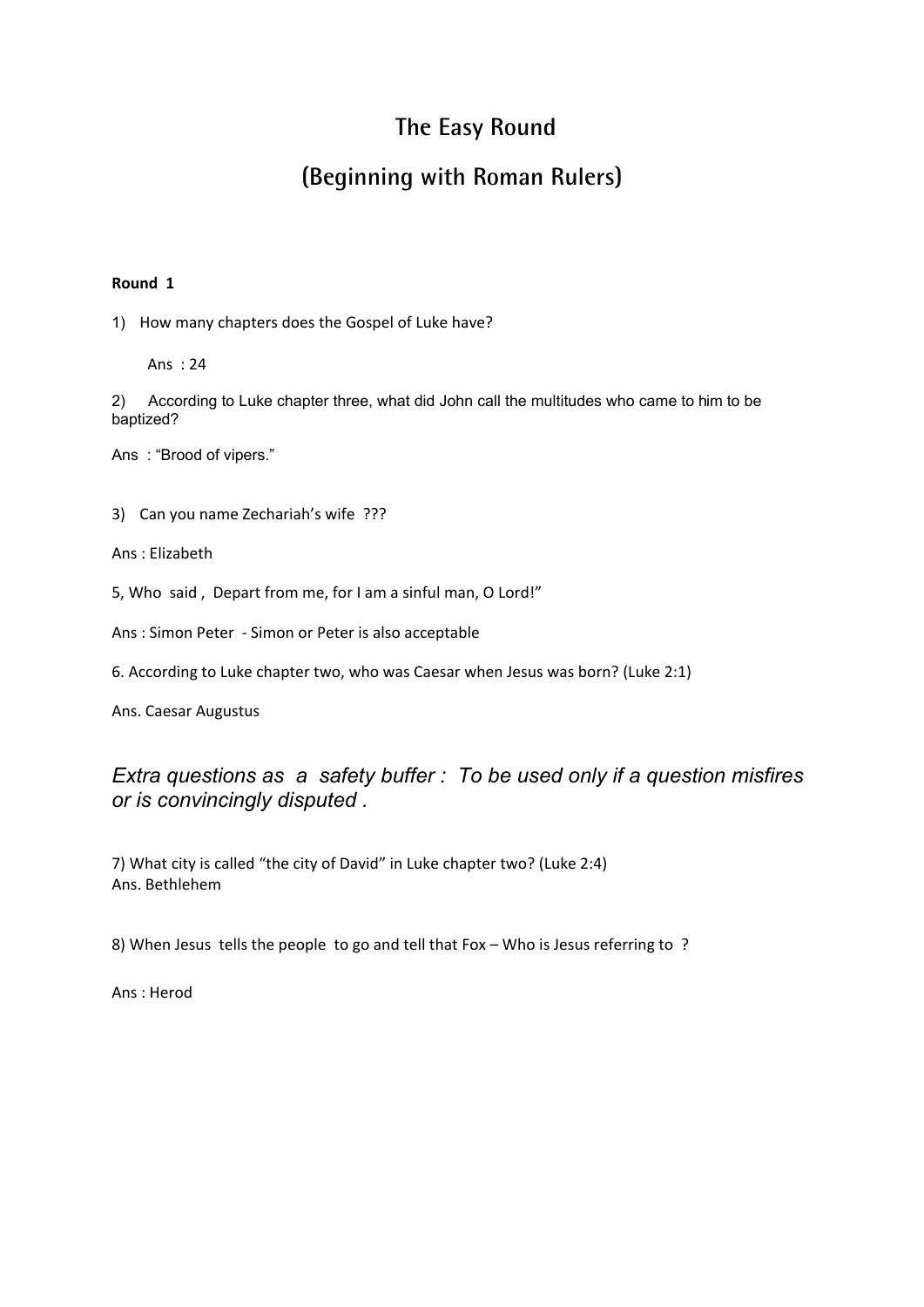## **Round 2 – (Fill in the blanks ) ( Beginning with Terrific Thessolonians )**

#### **Round 2 Fill in the Blanks**

- 1) And Jesus said , "The Son of Man is also \_\_\_\_\_\_\_ \_\_\_ \_\_\_\_ \_\_\_\_\_\_\_\_\_\_\_\_\_\_\_\_ Ans : Lord of the Sabbath
- 2) \_\_\_\_\_, and it will be given to you in good measure, pressed down, shaken together, and running over . Ans : Give
- 3) For out of the abundance of one's heart the \_\_\_\_\_\_\_\_\_\_\_\_\_\_\_\_\_\_\_\_\_\_\_\_\_\_\_\_\_\_\_\_\_ Ans : Mouth Speaks
- 4) A good man out of \_\_\_\_\_\_\_\_\_\_\_\_\_\_\_\_\_\_\_\_\_\_\_\_\_\_\_\_\_\_\_\_brings forth good things . Ans : Good treasure in his heart
- 5) But Jesus said to him, "No one, having put his hand to the plow, and \_\_\_\_\_\_, is fit for the kingdom of God Ans : Looking back or Turning back
- 6) Assuredly, I say to you, https://will by no means pass away till all things take place. Ans : This Generation

### *Extra questions as a safety buffer : To be used only if a question misfires or is convincingly disputed .*

7) Now the Feast of \_\_\_\_\_\_\_\_\_\_\_\_\_\_ drew near, which is called Passover. And the chief priests and the scribes sought how they might kill Him, for they feared the people.

Ans : Unleavened Bread

8) Likewise He also took the cup after supper, saying, "This cup is the blood of the \_\_\_\_\_\_\_\_\_\_\_\_\_\_\_, which is shed for you.

Ans : New Covenent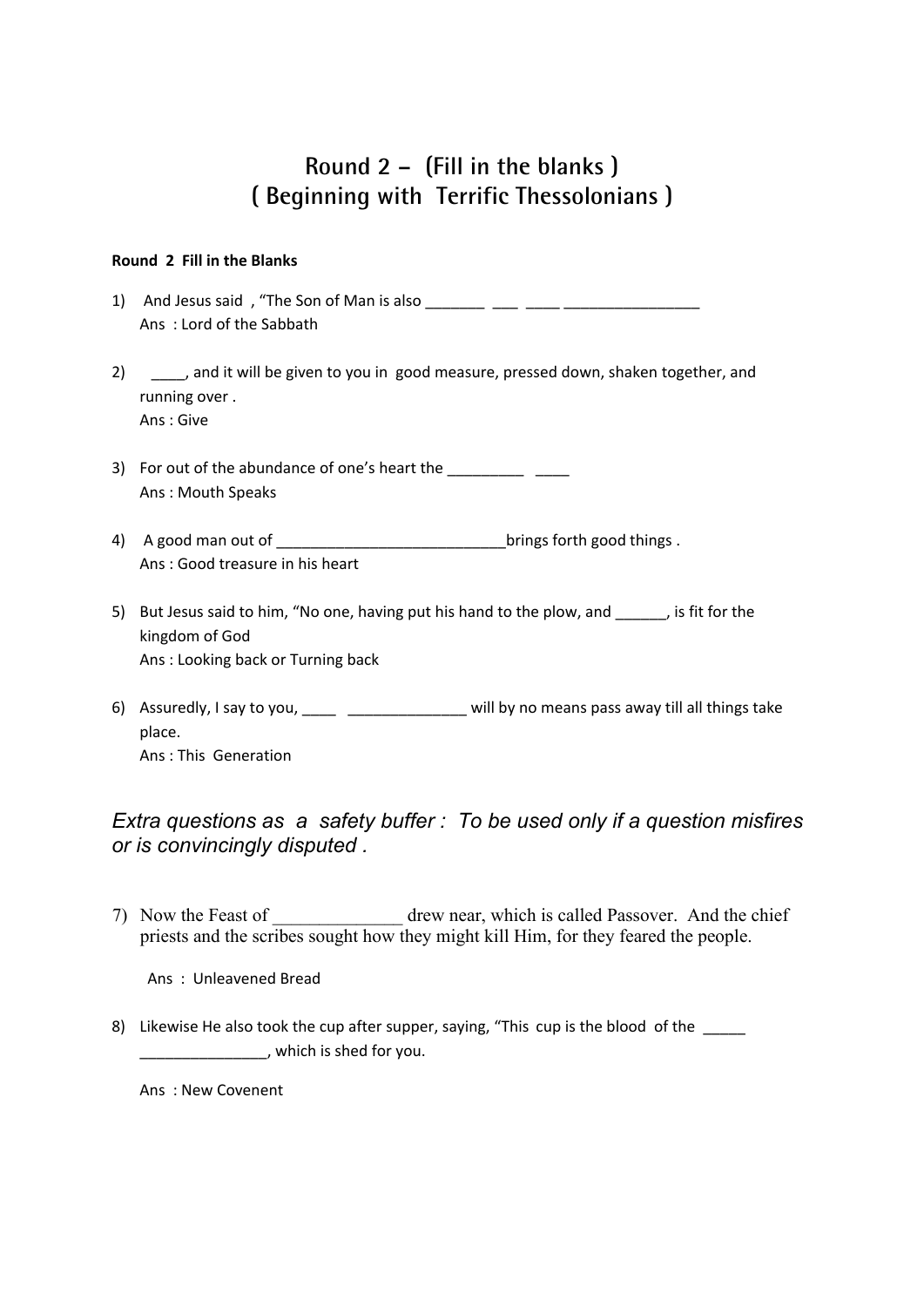## **Round 3** ( Tough Round ) (Beginning with Perfect Phillipians )

#### **Round 3 Very very Hard**

- 1) Name me , I am the wife of Chuza , Herod's Steward ? Ans : Joanna
- 2) Name me , I am Phanuel's or Penuel's Daughter ? Anna the Prophetess.
- 3) Now it was about the sixth hour, and there was darkness over all the earth until the ninth hour. - What time was it when it became dark? Or what is the 6<sup>th</sup> Hour?

Ans : 12 Noon - 1 PM 12 Noon or 1 PM is acceptable .

4) 4) According to Luke , Zechariah , John the Baptist's father belonged to which division in the priestly order ?

Ans : The Division of Abijah

- 5) To whom did Luke write his gospel or address his Gospel ? (Luke 1:3) Ans.:Theophilus
- 6) Who told Mary that a sword will pierce your soul ??

Ans : Simeon

### *Extra question as a safety buffer : To be used only if a question misfires or is convincingly disputed .*

7) According to Luke chapter three, who were the three tetrarchs in Judea when the word of God came to John in the wilderness?

Ans. Herod, Philip, Lysanias

8) Name of Joseph's Father in Luke's Gospel Ans : Heli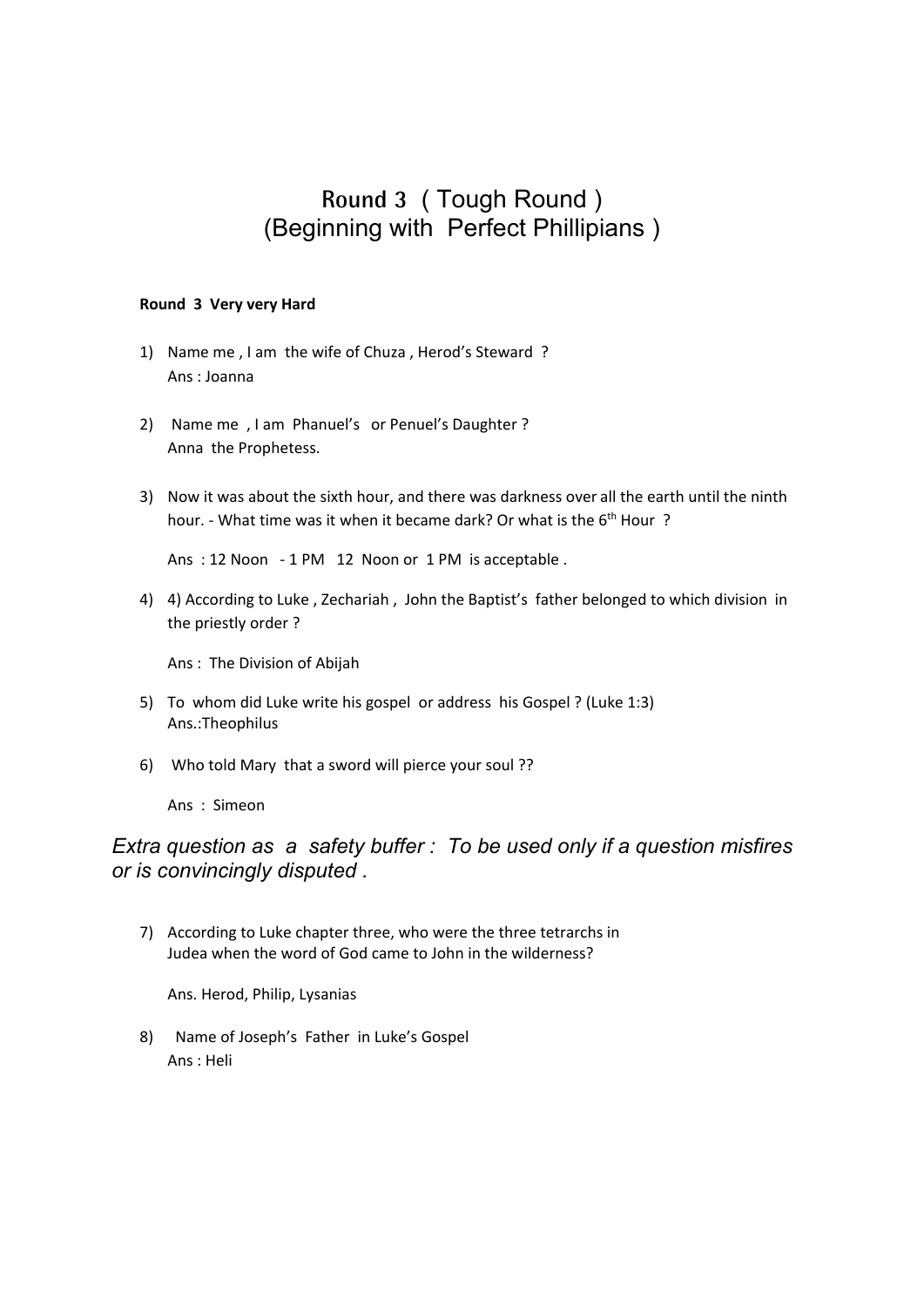### **Round 4 ( Not so easy ) (Beginning with Efficient Ephesians )**

#### **Round 4 : Not so easy**

1) Whom did Jesus encounter or meet in the land of the Gerasenes/Gaderenes

Ans : Legion

2 ) When a certain Samaritan village did not receive Jesus , What did his Disciples James & John want Jesus to do ?

Ans : Call Fire from Heaven and destroy that village

- **3)** Name 2 tax collectors mentioned in Luke's Gospel ?
	- Ans : Zacheaus & Levi ( Mathew )
- 4) And when day came he called his disciples and Chose 12 of them and called them

Ans : Apostles

5) What great Miracle did Jesus do in the City of Nain ??

Ans : Jesus raised the dead son of a widow .

6) He who is least in the Kingdom of God is greater than whom ??

Ans : John the Baptist

### *Extra questions as a safety buffer : To be used only if a question misfires or is convincingly disputed .*

7 ) Can you name David's Father & Tribe

Ans : Jesse of the tribe of Judah .

8) What was the Inscirption written on the Cross of Jesus

Ans The King of the Jews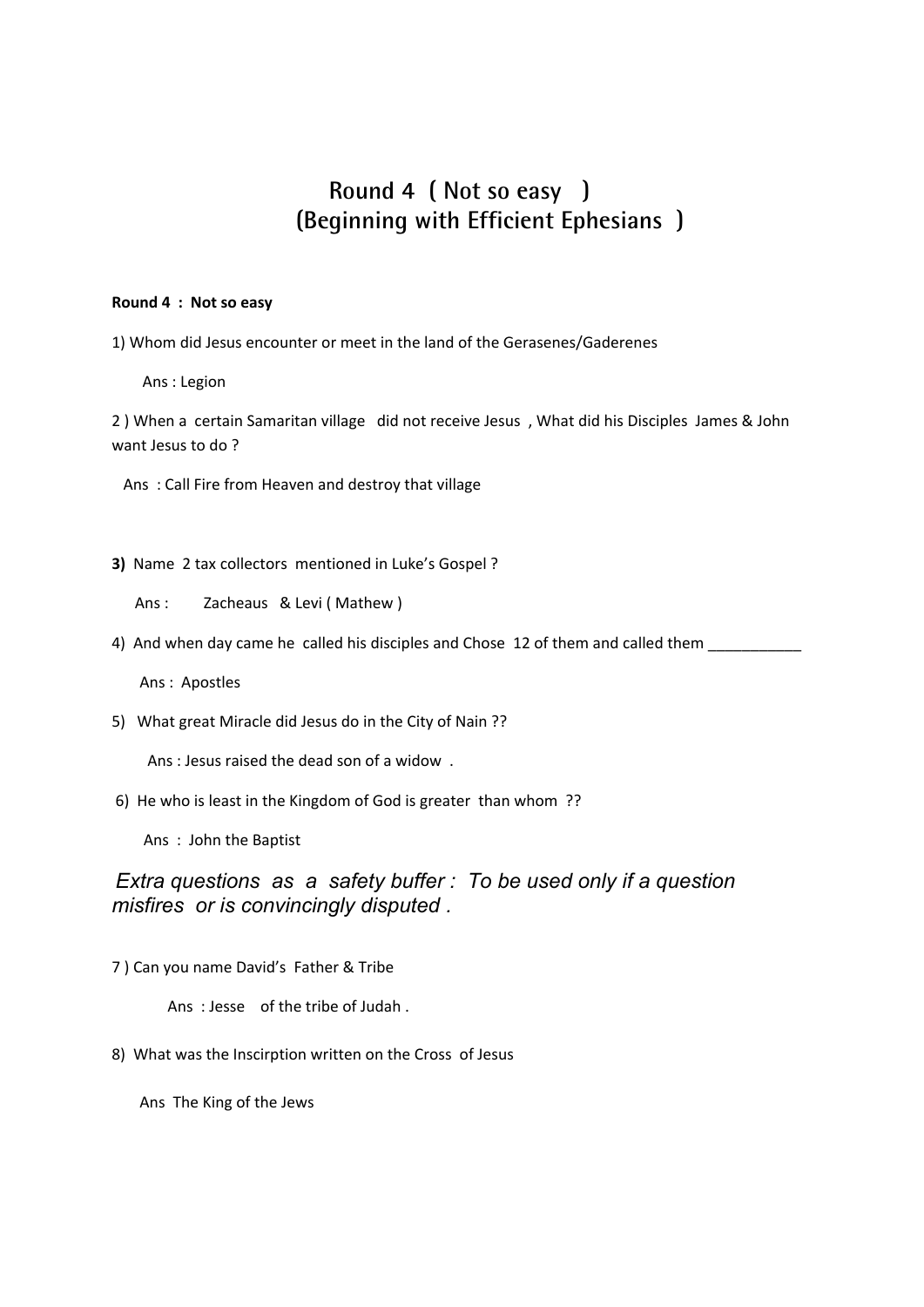## **Round 5** – Hard ( Beginning with Corinthian Chargers )

#### **Round 5 - Hard**

 1) In the parable of the Good Samaritan in Luke chapter ten, the man who was beaten and left half dead was traveling to what city?

#### Answer: Jericho

 2) In the parable of the Good Samaritan , Who were the 3 travellers who travelled on the road where the beaten /wounded man was lying ?

Ans , A Priest , a Levite & the Good Samaritan

3) Which Prophet was killed between the Altar and the temple ?

Zechariah

 4) . Identify the individual named in this passage from Luke chapter twelve: "Consider the lilies,how they grow: they neither toil nor spin; and yet I say to you, even \_\_\_\_\_\_\_\_\_\_ in all his glory was not arrayed like one of these."

Ans : King Solomon

5 ) While offering sacrifices whose blood did Pilate mingle with the sacrifices

Ans : Blood of the Galileans

6) Who says the following to Jesus: "Are you the only visitor to Jerusalem who does not know of the things that have taken place there in these days?

Ans : Cleopas

*Extra questions as a safety buffer : To be used only if a question misfires or is convincingly disputed .*

7 ) Where did the angels carry the Poor beggar Lazarus when he died

Ans : To Abraham's Bosom or to Abraham's side

8) In which city did Lot live and what happened to it ? Ans : Lot lived in Sodom and it was destroyed by Fire and Brimstone sent by God.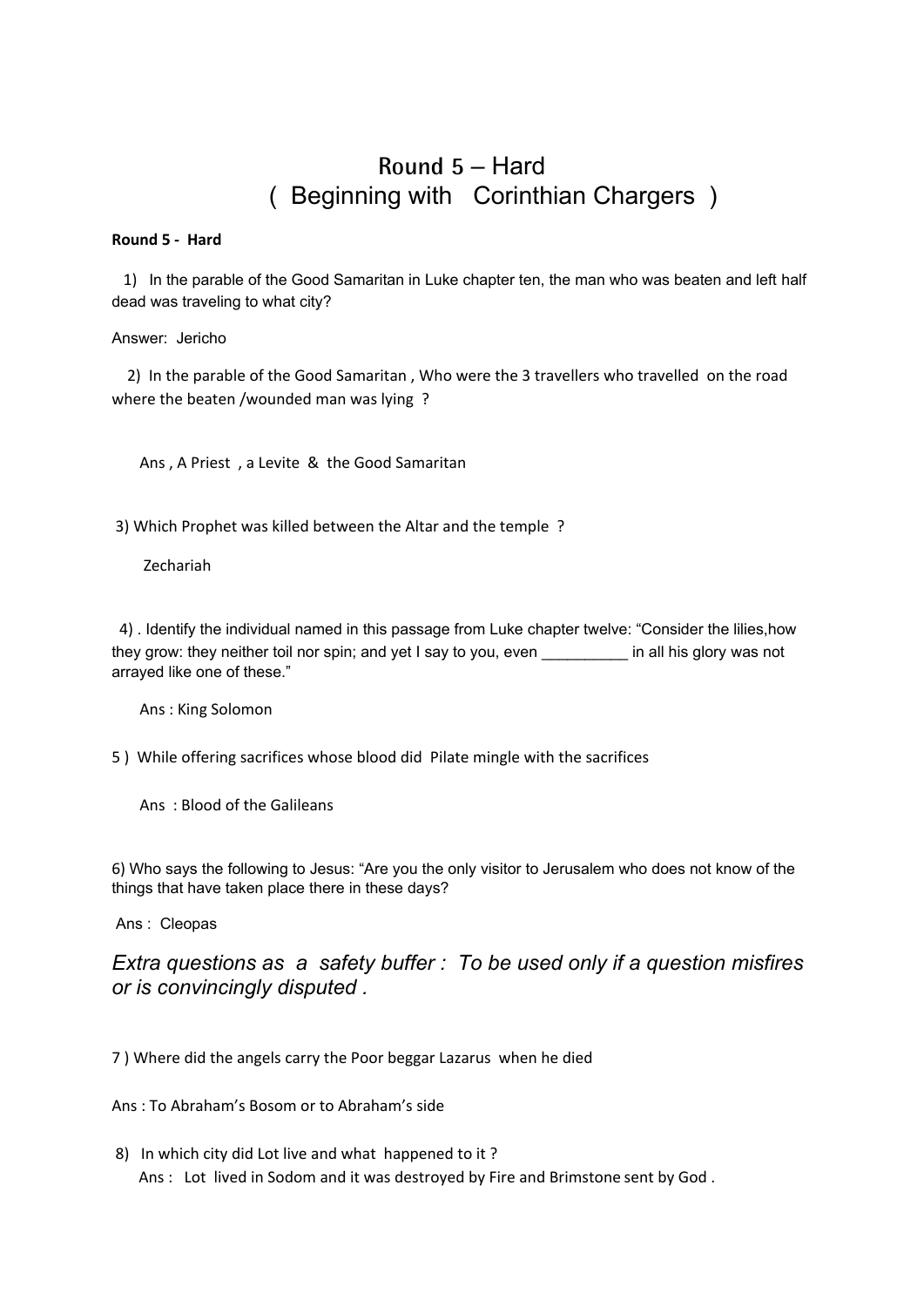# Round 6 - Visual Quiz (beginning with Galloping Galations )

Answers

1 st Visual :